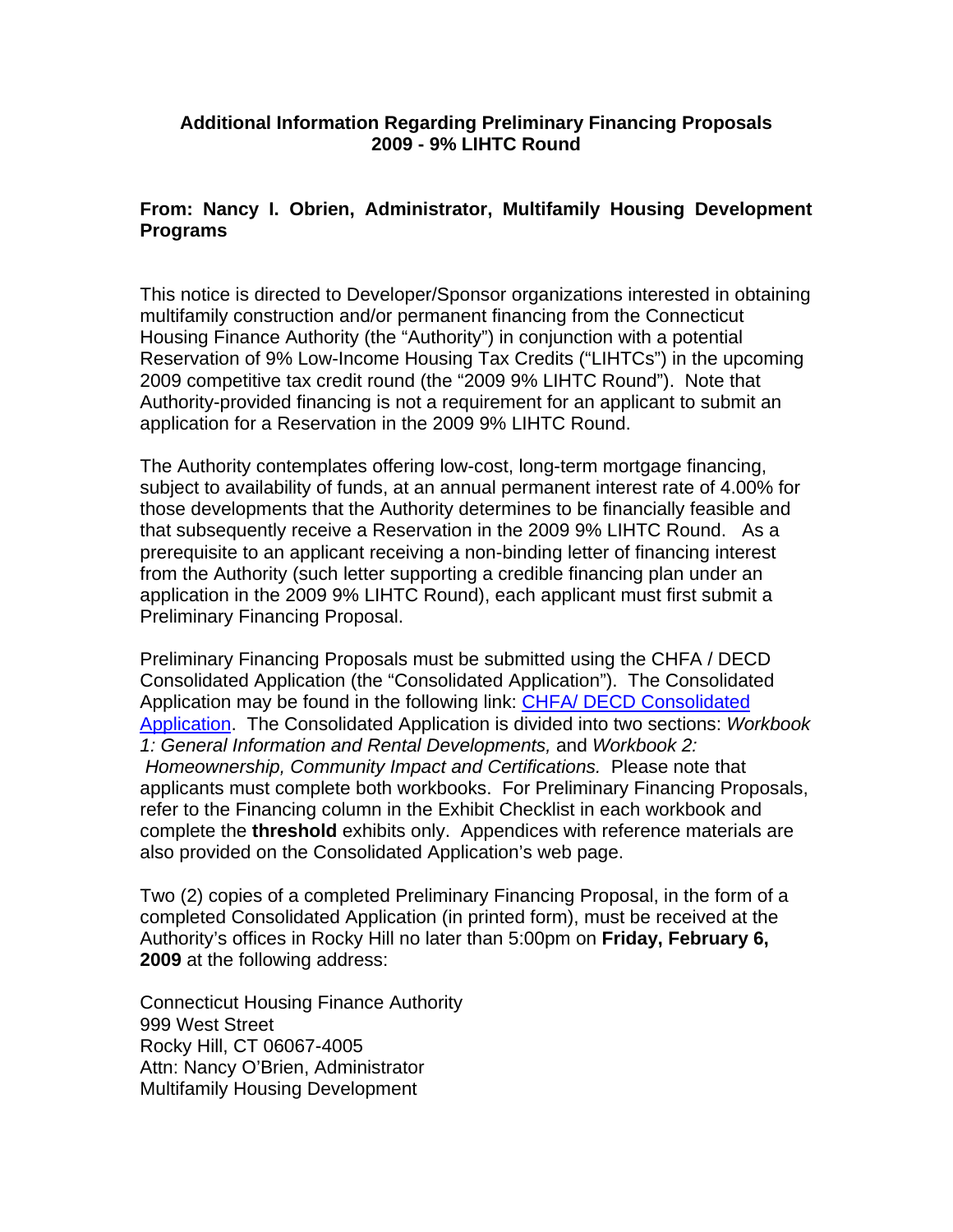Preliminary Financing Proposals must be accompanied by a non-refundable fee in the amount of **\$500** for for-profit applicants and **\$250** for non-profit applicants. Checks should be made payable to the *Connecticut Housing Finance Authority*.

Except for larger format supplemental materials such as site plans, schematic drawings, etc., each of the two (2) required proposal sets must be submitted in 3 ring, loose-leaf binders. Binders should include the title *2009 CHFA LIHTC Preliminary Financing Proposal*, the name of the Development and the name of the Developer/Sponsor entity.

Proposals should be ordered as follows:

- 1. Transmittal Letter: Please provide a letter on the Developer's/Sponsor's or the proposed mortgagor entity's letterhead indicating the intent to apply to the Authority for financing and a Reservation in the 2009 9% LIHTC Round.
- 2. Application worksheet from the Consolidated Application.
- 3. Summary worksheet from the Consolidated Application.
- 4. Exhibit Checklists for Workbook 1 and Workbook 2 from the Consolidated Application with all threshold items in the Financing column checked off.
- 5. Exhibits from the Consolidated Application, tabbed numerically by exhibit number. Please note that, if an exhibit is not applicable, no tab is required.

## Proposal Processing

The Authority's staff requires sufficient time to interact with each potential applicant well in advance of the application submission deadline for the 2009 9% LIHTC Round, currently anticipated in April, 2009. Future announcements regarding specific submission timeframes will be forthcoming

Upon receipt of a completed Preliminary Financing Proposal, a member(s) of the Authority's Multifamily Underwriting staff will (i) contact you with any questions on your submission, (ii) coordinate and conduct a site visit, (iii) assess your proposed development's architectural design and preliminary construction costs with the Authority's Technical Service staff, (iv) review your proposed development's operating pro forma with the Authority's Asset Management staff, and (v) evaluate the overall financial feasibility of your development proposal.

If the Authority determines financial feasibility and a potential interest in providing mortgage financing, then an applicant will receive from the Authority a nonbinding "letter of interest," as required by Section A-4(c)(1)C of the Authority's *LIHTC Program Procedures*, for inclusion with an application under the 2009 9% LIHTC Round. Upon receipt of a "letter of interest", applicants are encouraged,